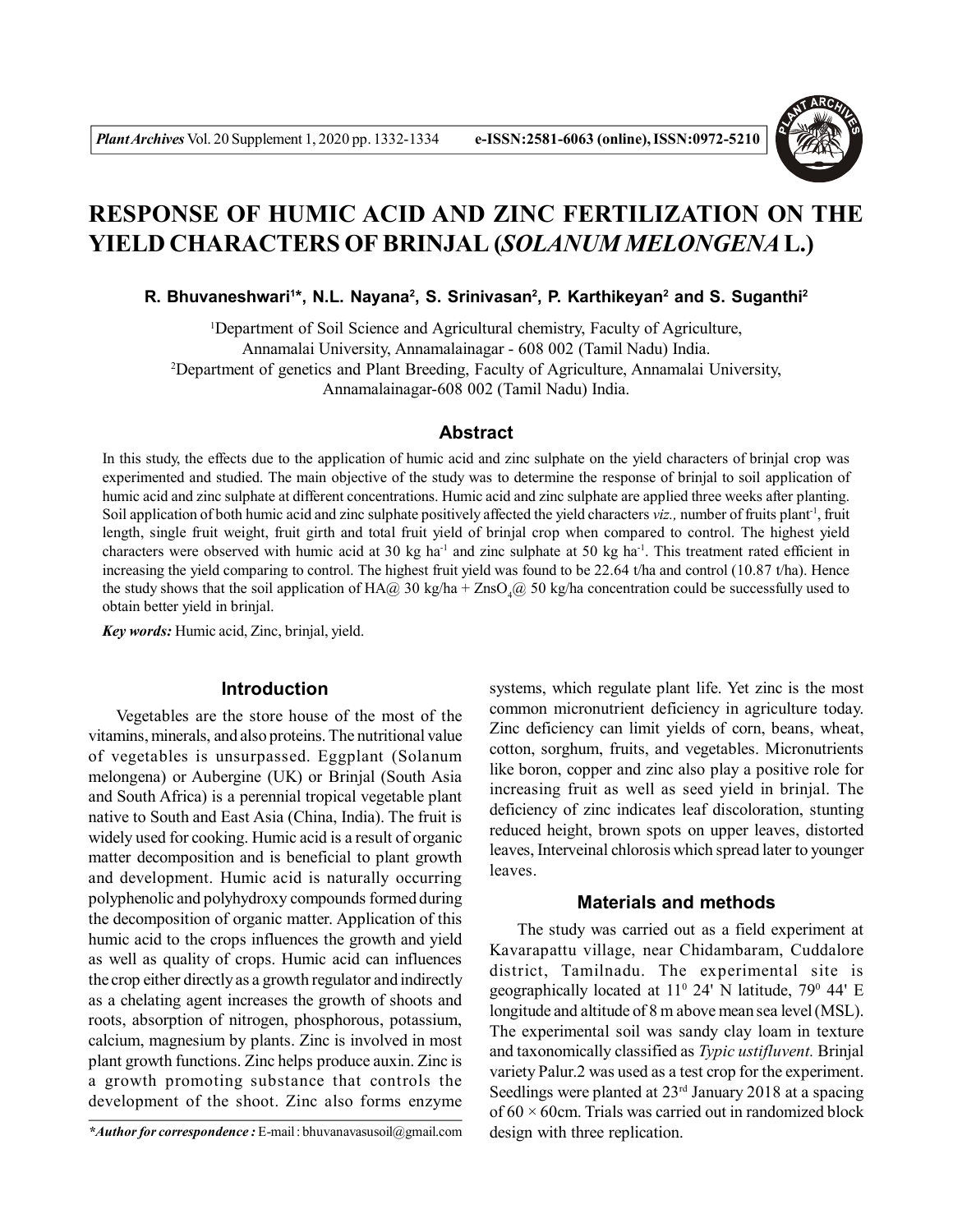In the study, humic acid was applied at 20, 30, 40 kg ha<sup>-1</sup> ( $T_2$ ,  $T_3$ ,  $T_4$ ) and only RDF in control plot ( $T_1$ ) and zinc sulphate at 25 and 50 kg ha<sup>-1</sup> ( $T_s$  and  $T_6$ ). Combined application of humic acid and zinc sulphate were also given. Application of HA@ 20 kg ha<sup>-1</sup> + ZnsO<sub>4</sub>@ 25 kg ha<sup>-1</sup> (T<sub>7</sub>), HA@ 20 kg ha<sup>-1</sup> + ZnsO<sub>4</sub>@ 50 kg ha<sup>-1</sup> (T<sub>8</sub>),  $HA@30 kg ha^{-1} + ZnSO_4@25 kg ha (T_9)$ ,  $HA@30 kg$  $ha^{-1}$  + ZnsO<sub>4</sub> + 50 kg ha<sup>-1</sup> (T<sub>10</sub>), HA@ 40 kg ha<sup>-1</sup> +  $ZnSO_4@25$  kg ha<sup>-1</sup> (T<sub>11</sub>), HA@ 40 kg ha<sup>-1</sup> + ZnsO<sub>4</sub>@ 50 kg ha<sup>-1</sup> (T<sub>12</sub>). The vegetables are harvested thrice at  $60<sup>th</sup>$ ,  $90<sup>th</sup>$ , and  $120<sup>th</sup>$  days after planting.

## **Results and Discussion**

In the study, the results showed that the soil application of humic and zinc significantly affected the yield characters of brinjal. Representative plants in each plots were labelled and the observations were taken at appropriate stages. In this study, the yield characters observed are given in table 1. Application of humic acid at  $30\text{kg}$  ha<sup>-1</sup> and  $\text{Znso}_4$  at  $50\text{kg}$  ha<sup>-1</sup> has increased the yield characters of brinjal and the highest number of fruits plant<sup>-1</sup> (25.2), fruit length (11.98cm), single fruit weight (76.2 g), fruit girth (18.3cm) and total yield (22.64 t/ha).

The application of humic acid and zinc sulphate has increased the yield by 10-15%. The increase in yield characters by humic acid due to the increased nutrient uptake from soils which resulted in the improved growth and yield characters as explained by Ertan Yildrim (2007) and the zinc in addition to its role in chlorophyll synthesis and influence in cell division and active growth as suggested by Pandav (2016). The betterment in yield parameters of brinjal may be due to an abundant supply of nutrients with the application of humic acid and zinc. An adequate supply of plant nutrients applied through the basal dosage of NPK. Humic acid and zinc sulphate are applied as treatments which enhanced various metabolic activities in brinjal crop. The effect of humic acid as an additive to enhance the growth and yield of eggplant. Abd El-Aal (2005) reported the increase in yield in onion by the application of humic acid. There was a significant positive effect for all the treatment over control. The effect of micronutrient (zinc) on fruit set of brinjal revealed by Gogoi *et al.,* (2014). Raj *et al.,* (2001) who stated larger fruit weight with increasing zinc levels. The humic acid shows the highest yield parameters reported by Dursun (2002). Meanwhile the highest yield is recorded in brinjal to various zinc levels. The increase in fruit yield, fruits/cluster at 0.2%, 0.5% zinc sulphate application reported by Umekalson Afridi (2015). On the other hand, the lowest fruit yield recorded in the treatment without humic acid. Similar results were reported by Nardi *et al.,* (2002), Arancon *et al.,* (2006), and Obsuwan *et al.,* (2011). Arancon *et al.,* (2006) stated that the application of humic acid, the major component of soil has been reported to have a positive effect on plant growth. Response of brinjal to humic acid estimated and recorded the highest yield benefits like fruit length and weight revealed by Semida (2016).

The similar findings are reported by Mahmoud and Hafez (2010) that the application of humic acid can stimulate the yield of eggplant. Ibrahim and Ramadan (2015) stated that there was an increase in yield by 25- 35% by the application of humic acid in field beans. Suh et al (2014) reported in potato about the yield increase

**Table 1:** Effect of HA and zinc sulphate on yield characters at different crop stages.

|                                                                                               | <b>Number</b>              | Fruit       | Single fruit of | Fruit       | <b>Total</b> |
|-----------------------------------------------------------------------------------------------|----------------------------|-------------|-----------------|-------------|--------------|
| <b>Treatments</b>                                                                             | fruits plant <sup>-1</sup> | length (cm) | weight $(g)$    | girth (cm)  | yield        |
|                                                                                               | at 120 days                | at 90 days  | at 90 days      | at 120 days | (t/ha)       |
| 18.4<br>$T -$ Control                                                                         | 7.21                       | 32.8        | 12.08           | 10.87       |              |
| T <sub>2</sub> - Humic acid @ 20 kg ha <sup>-1</sup>                                          | 19.8                       | 9.86        | 52.8            | 14.9        | 19.23        |
| $T_{2}$ - Humic acid @ 30 kg ha <sup>-1</sup>                                                 | 22.3                       | 10.23       | 59.5            | 15.4        | 19.87        |
| $T_{4}$ - Humic acid @ 40 kg ha <sup>-1</sup>                                                 | 21.1                       | 10.05       | 57.2            | 15.1        | 19.64        |
| T <sub>s</sub> - Zinc sulphate $@25$ kg ha <sup>-1</sup>                                      | 19.5                       | 9.56        | 51.7            | 14.7        | 18.96        |
| $T_6$ - Zinc sulphate @ 50 kg ha <sup>-1</sup>                                                | 18.9                       | 8.22        | 50.2            | 14.3        | 18.64        |
| T <sub>7</sub> - Humic acid @ 20 kg ha <sup>-1</sup> + Zinc sulphate @ 25 kg ha <sup>-1</sup> | 22.8                       | 10.42       | 60.2            | 15.9        | 21.06        |
| $T_{\rm g}$ - Humic acid @ 20 kg ha <sup>-1</sup> + Zinc sulphate @ 50 kg ha <sup>-1</sup>    | 23.1                       | 10.61       | 62.9            | 16.4        | 21.43        |
| T <sub>o</sub> - Humic acid @ 30 kg ha <sup>-1</sup> + Zinc sulphate @ 25 kg ha <sup>-1</sup> | 25.1                       | 11.97       | 76.1            | 18.2        | 22.63        |
| $T_{10}$ -Humic acid @ 30 kg ha <sup>-1</sup> + Zinc sulphate @ 50 kg ha <sup>-1</sup>        | 25.2                       | 11.98       | 76.2            | 18.3        | 22.64        |
| T <sub>11</sub> -Humic acid @ 40 kg ha <sup>-1</sup> + Zinc sulphate @ 25 kgha <sup>-1</sup>  | 23.6                       | 10.82       | 63.2            | 16.8        | 21.62        |
| $T_{12}$ - Humic acid @ 40 kg ha <sup>-1</sup> + Zinc sulphate @ 50 kg ha <sup>-1</sup>       | 24.5                       | 11.19       | 65.7            | 17.2        | 21.94        |
| S. Ed                                                                                         | 0.432                      | 0.201       | 1.209           | 0.304       | 0.397        |
| $CD(p=0.05)$                                                                                  | 0.89                       | 0.41        | 2.50            | 0.63        | 0.82         |